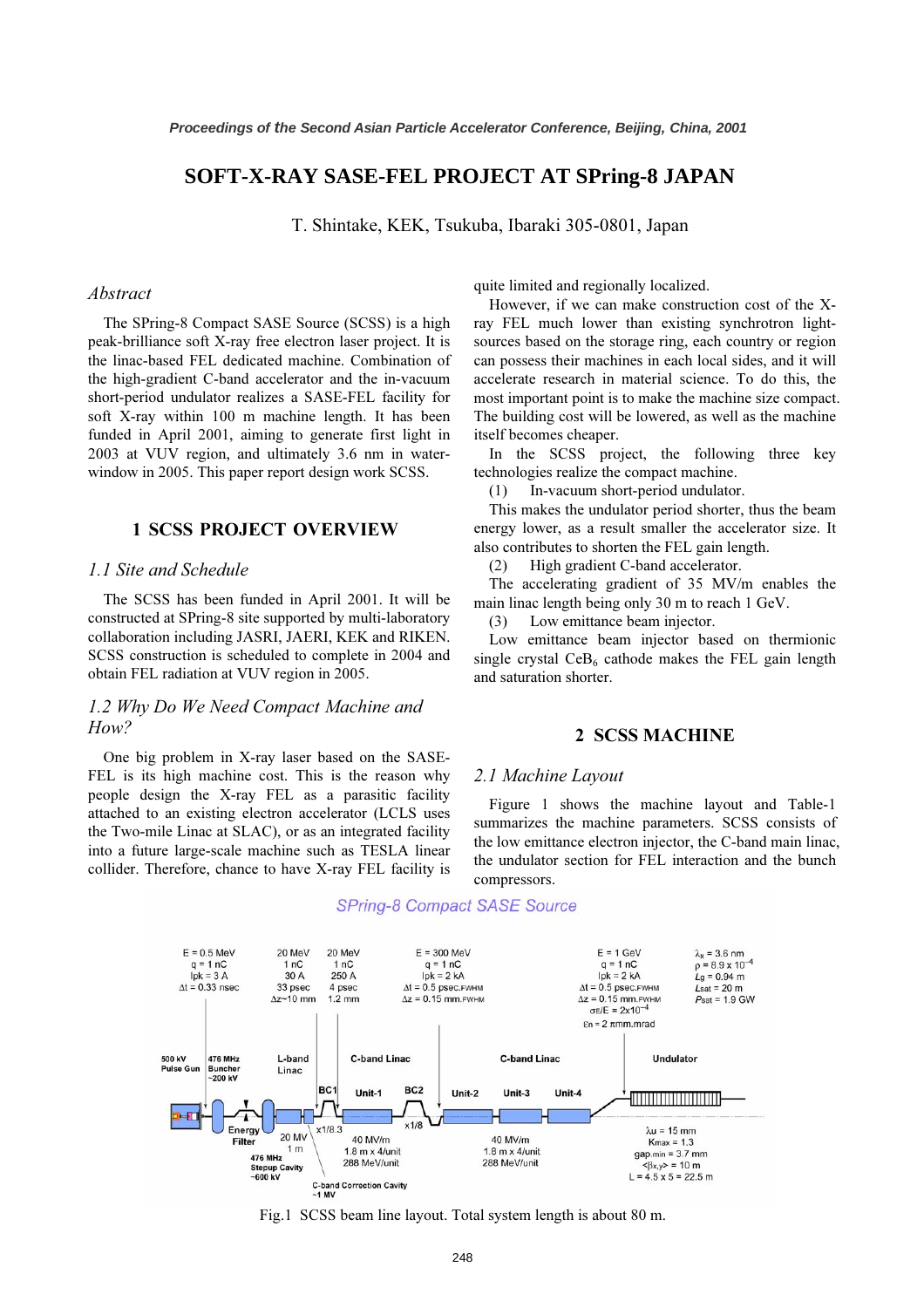| bunch charge            | Q                         |      | nC            |
|-------------------------|---------------------------|------|---------------|
| normalized emittance    | $\mathcal{E}_{\rm{nx,y}}$ | 2    | $\pi$ mm.mrad |
| final electron energy   | E                         |      | GeV           |
| final rms energy spread | $\sigma_{\delta}$         | 0.02 | $\frac{0}{0}$ |
| final FWHM bunch length | Δz                        | 0.15 | mm            |
|                         | $\Delta t$                | 0.5  | psec          |
| peak current            | $I_{\rm pk}$              | 2    | kA            |
|                         |                           |      |               |
| undulator period        | $\lambda_\mathrm{u}$      | 15   | mm            |
| minimum gap             | $\boldsymbol{g}$          | 3.7  | mm            |
| maximum K-parameter     | K                         | 1.3  |               |
| undulator unit length   | $L_{1}$                   | 4.5  | m             |
| total undulator length  |                           | 22.5 | m             |
| beta function           | $\beta$                   | 10   | m             |
|                         |                           |      |               |
| FEL parameter           | $\rho$                    | 8.9  | $x 10^{-4}$   |
| gain length             | $L_{\rm g}$               | 0.94 | m             |
| saturation length       | $L_{\mathrm{sat}}$        | 20   | m             |
| saturation power        | $P_{\rm sat}$             | 2.0  | GW            |

Table-1 SCSS parameters at 3.6 nm radiation wavelength. Note that the bunch length is denoted by FWHM value.

In order to saturate FEL at shortest wavelength in SCSS:  $\lambda_x$  =3.6 nm, we need a short bunch of 0.5 psec.FWHM, 2 kA, and 1 nC beam.

Note that, in this paper, we describe the bunch length in FWHM value rather than rms vale  $(\sigma_z)$ . This is because in our system the longitudinal current profile is close to a square pulse.

### 2.2 Electron Injector

In the SCSS project, we chose a high-voltage pulsegun with thermionic-cathode, instead of RF-Gun. As kwon in SASE-FEL theory, the quality of "internal" structure of bunched beam is important, such as the sliced emittance dominates the FEL gain. We believe a single crystal LaB<sub>6</sub> or CeB<sub>6</sub> cathode, whose surface becomes fairly flat in nano-meter scale after usage at high temperature, is suitable to produce such a high "internal" quality beam.

In the HV pulse gun, 3 Amp. with 300 nsec flat-top pulse beam is pulled out from a single-crystal CeB6 cathode of 3 mm diameter at 1450 deg.-C. The beam chopper cut the rising and falling parts of the pulse, then forms 2 nsec pulse. The 476 MHz pre-buncher adopts



Fig. 2 Single crystal  $CeB<sub>6</sub>$  cathode.



Fig. 3 C-band RF technology has been developed for 500 GeV e+e- Linear Collider project.

energy modulation of 400 kV peak-to-peak. The following energy filter cut the energy tail (top and bottom). After drifting 800 mm beam pipe, due to the velocity difference, electrons form a short bunch at the centre energy.

The step-up cavity and the L-band accelerator capture the single bunch and accelerate to 20 MeV, followed by the first bunch compressor (BC1).

### 2.3 Bunch Compressor BC1

In BC1, the bunch is compressed to 4 psec. $FWHM$ , and sent to C-band main linac. The short section of C-band accelerator right before the bunch compressor is prepared to compensate the curvature in L-band accelerator field to form linear energy slope on the bunch.

## 2.4 C-band Main Linac [2]

We use four units of the C-band accelerator system. Each unit is capable of accelerating beam 250 MeV, total four units provide 1 GeV beam. The C-band (5712 MHz) accelerator technology has been developed at KEK Japan as the main linac of the future 500 GeV e+e- Linear Collider project. Table-2 summarises results of the phase-

I R&D on C-band during 1996~2000. The SCSS will perform a best string test of the main linac system for the Linear Collider project.

# 2.5 Bunch Compressor BC2

In BC2, the bunch is compressed to 0.5 psec.FWHM. Since the coherent synchrotron radiation (CSR) effect dominates, we need careful design to minimize transverse



Fig. 4 Internal structure of the in-vacuum undulator.